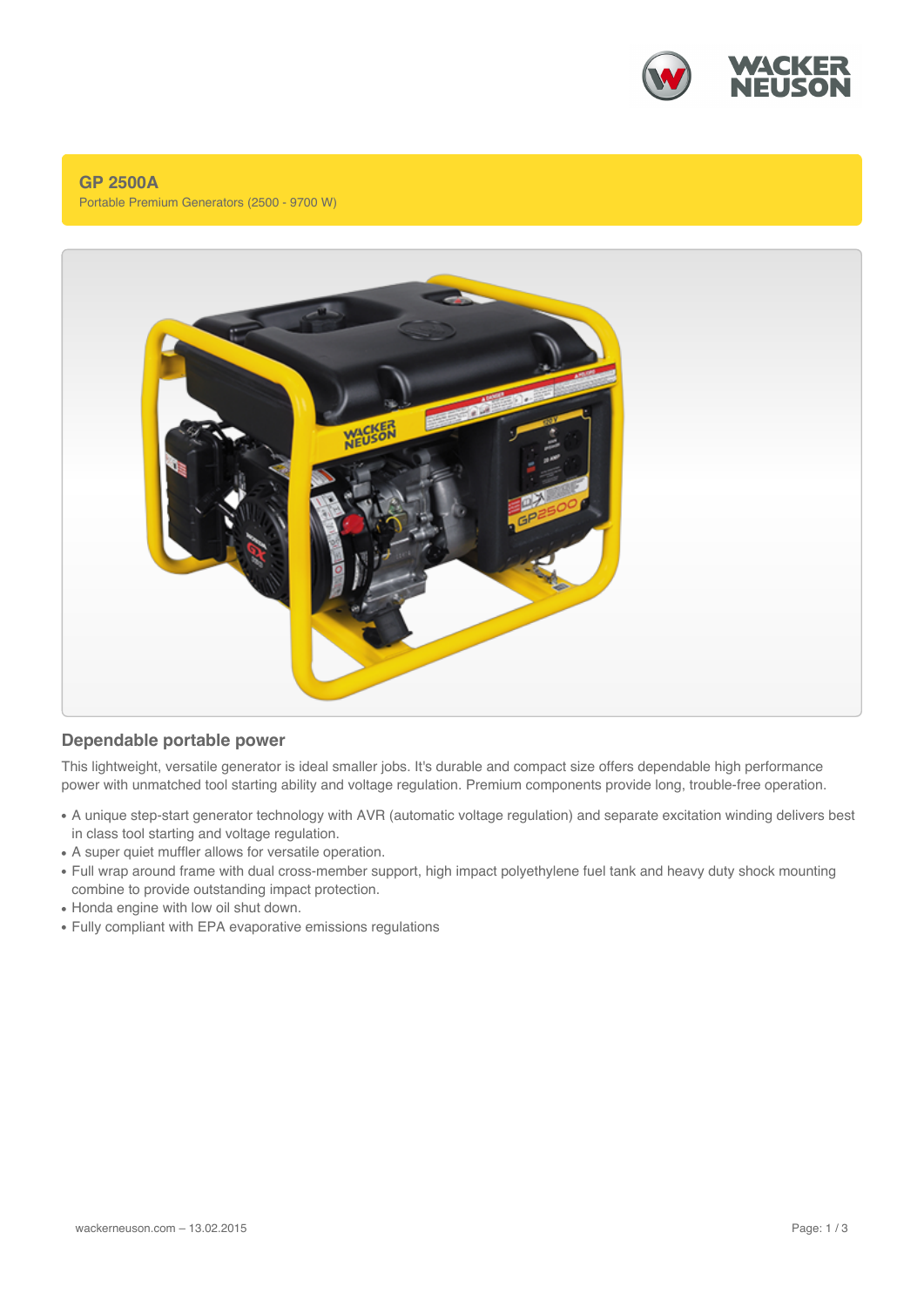

# **Technical specifications**

# **Portable Premium Generators**

Dimensions

| L x W x H Overall              | 22.25 x 17.125 x 17.5 in |
|--------------------------------|--------------------------|
| $L \times W \times H$ Shipping | 23.25 x 17.625 x 19.5 in |
| Weight Dry                     | 98 lb                    |
| Operating weight with Fuel     | 110 <sub>lb</sub>        |
| Shipping weight without Fuel   | 103 <sub>lb</sub>        |

#### Electrical system

| 2,500 W                 |
|-------------------------|
| 2,250 W                 |
| 120 V                   |
| 18.8 A                  |
| 20 A                    |
| 60 Hz                   |
| 1 $\cos \Phi$ 1~        |
| 125V, 20A Duplex GFI    |
| 125V, 20A Duplex        |
| <b>AVR with Brushes</b> |
| B                       |
|                         |

### Engine / Motor

| Engine / Motor manufacturer       | Honda GX160UT2         |
|-----------------------------------|------------------------|
| Engine / Motor                    | Recoil                 |
| Fuel type                         | Gasoline               |
| Cylinder                          |                        |
| Displacement                      | $9.95$ in <sup>3</sup> |
| Operating performance             | 4.8 hp                 |
| RPM / speed Operating             | 3,600 rpm              |
| <b>Power Rating Specification</b> | <b>SAE J1349</b>       |
| Fuel consumption                  | $0.46$ US gal/h        |
| <b>Tank capacity Fuel</b>         | 3 US gal               |
| Tank capacity Oil                 | $0.65$ US qt           |